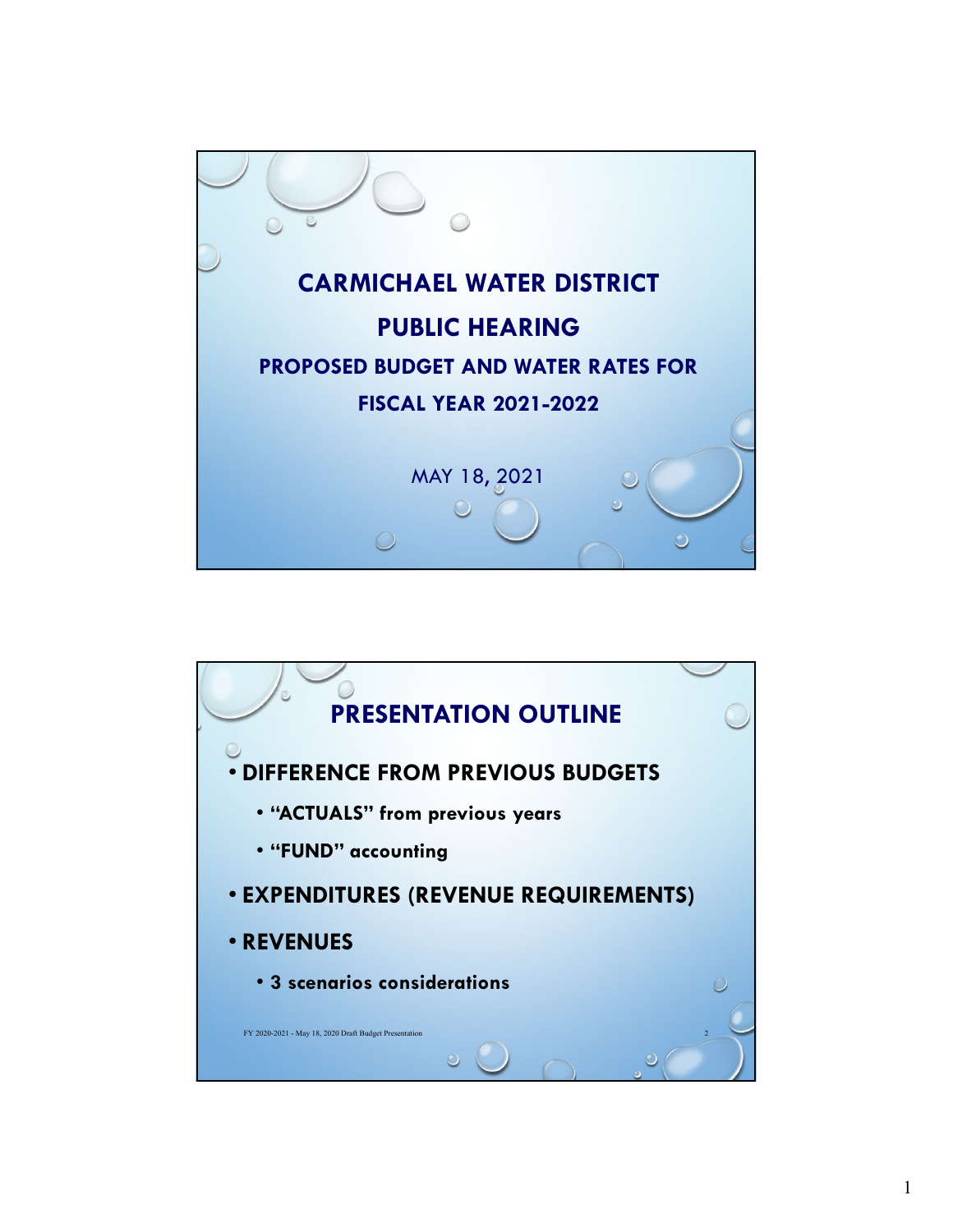| FY 2020-2021 vs FY 2021-2022 Budget<br><b>Budget Summary Projection</b><br>Includes Projected Water Rate Adjustments on July 1, 2021 (4.3%) and on January 1, 2022 (9.5%)<br>FY 2019-2020<br><b>YTD</b> as of<br><b>Estimated</b><br>2/28/2021<br>6/30/2021<br><b>Actual</b><br><b>REVENUE</b><br><b>District Revenue</b><br>12.187.006<br><b>Water Sales</b><br>9 146 510<br>12.811.000 | FY 2020-2021                                                              |                               |
|------------------------------------------------------------------------------------------------------------------------------------------------------------------------------------------------------------------------------------------------------------------------------------------------------------------------------------------------------------------------------------------|---------------------------------------------------------------------------|-------------------------------|
|                                                                                                                                                                                                                                                                                                                                                                                          |                                                                           |                               |
|                                                                                                                                                                                                                                                                                                                                                                                          |                                                                           |                               |
|                                                                                                                                                                                                                                                                                                                                                                                          | <b>Estimated</b><br><b>Over (Under)</b><br><b>Budget</b><br><b>Budget</b> | FY 2021-2022<br><b>Budget</b> |
|                                                                                                                                                                                                                                                                                                                                                                                          | 12,723,622<br>87378                                                       | 14.285,000                    |
| FY 2020-2021 - May 18, 2020 Draft Budget Presentation                                                                                                                                                                                                                                                                                                                                    |                                                                           | $\overline{3}$                |

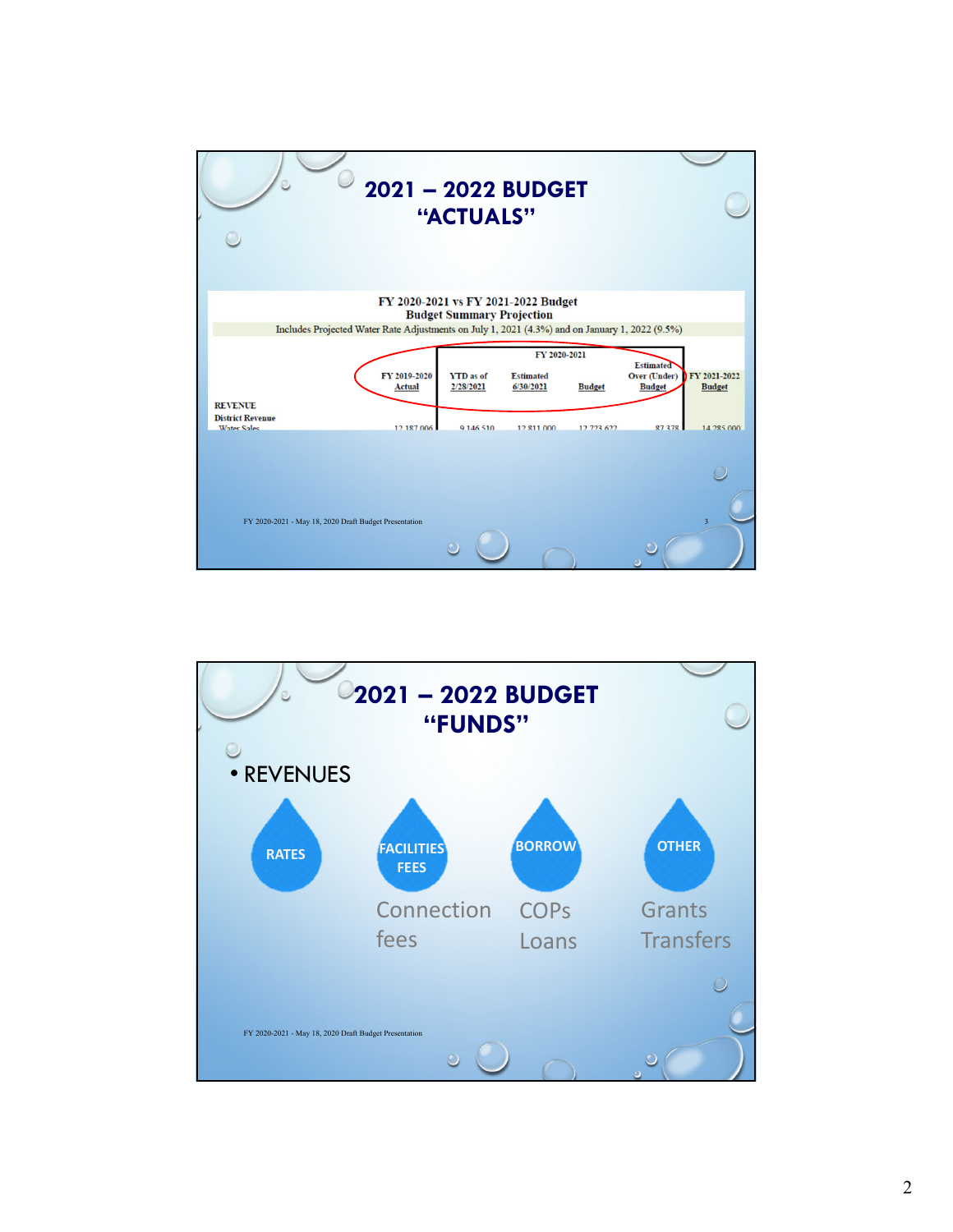

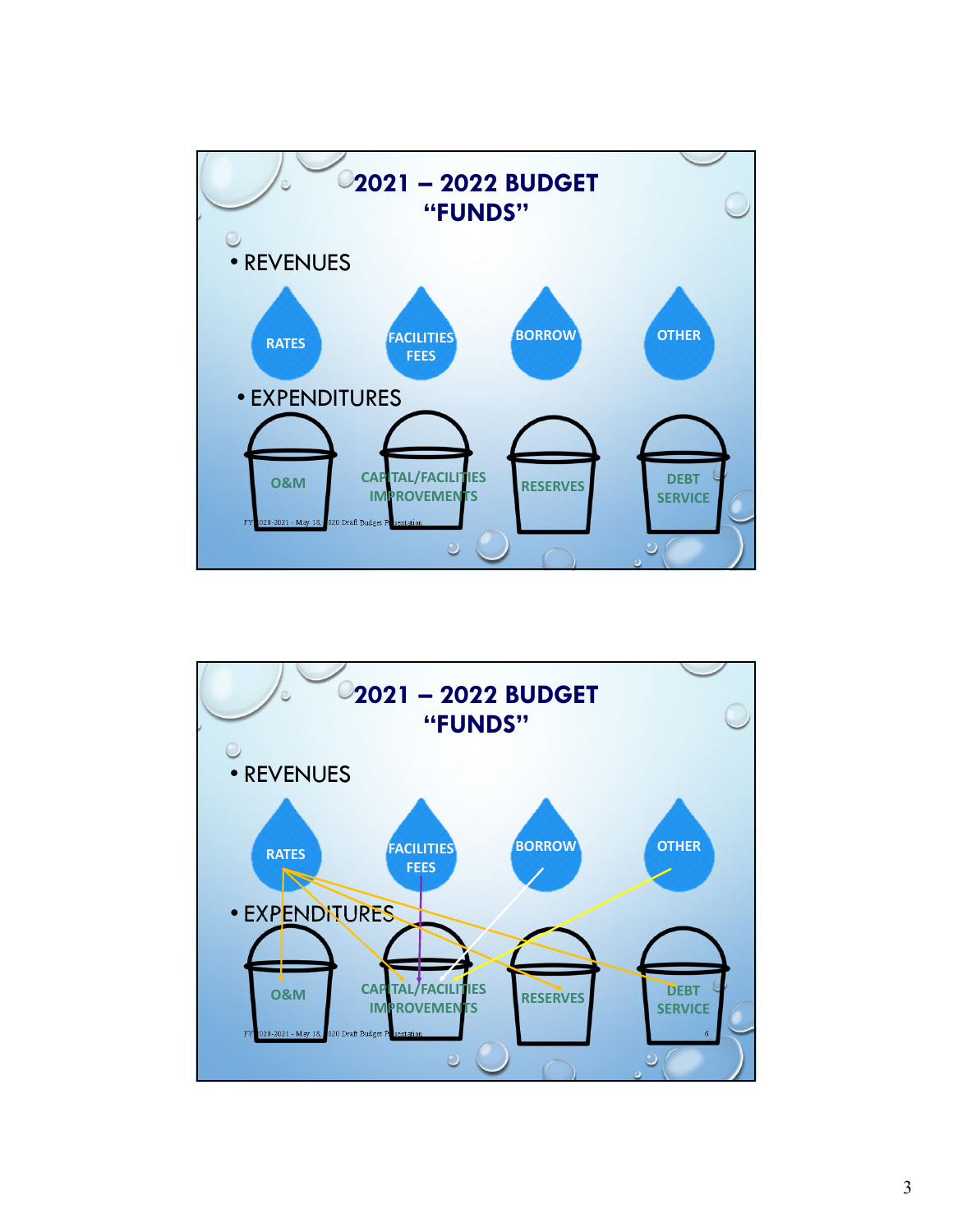

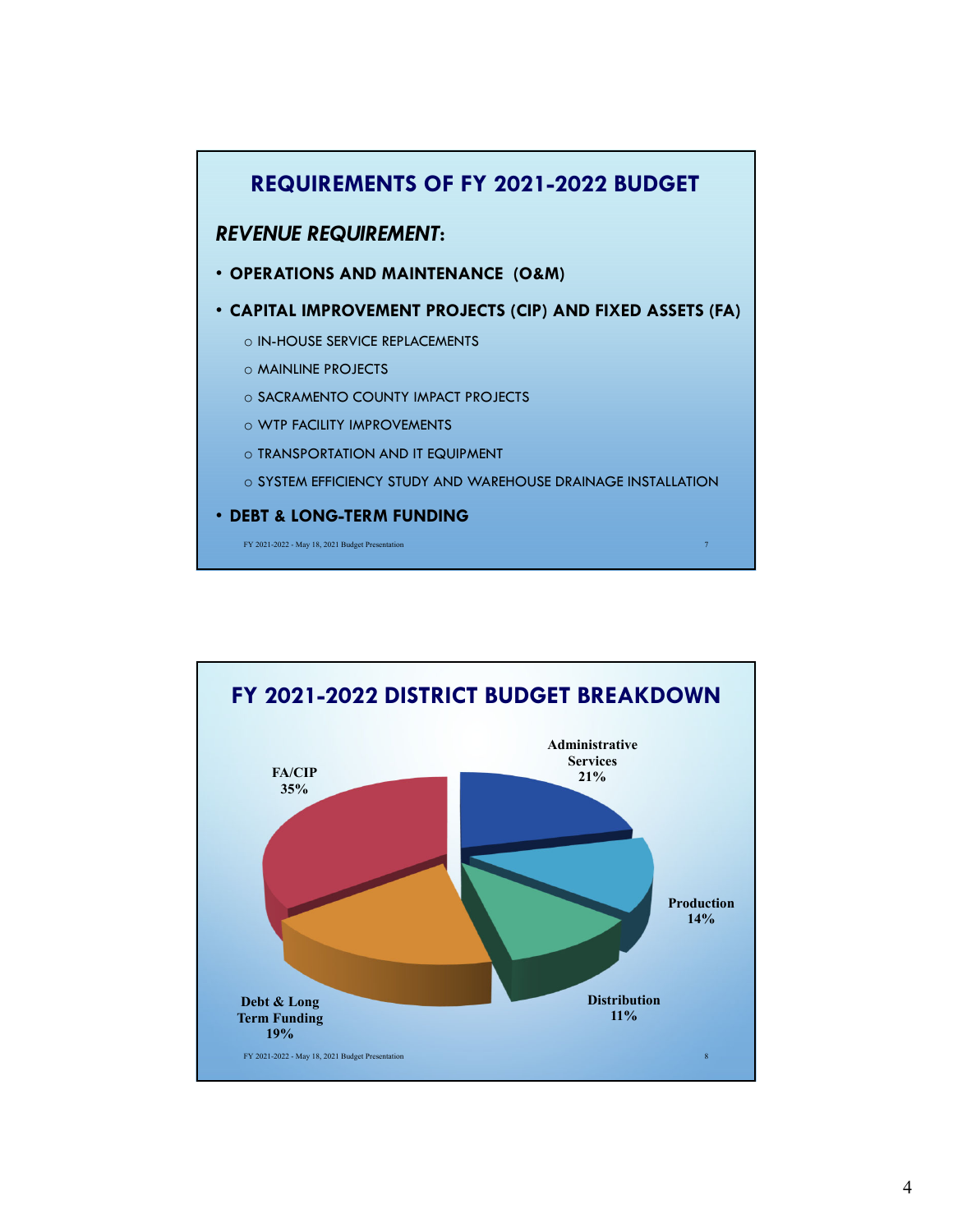| <b>REQUIREMENTS OF FY 2021-2022 BUDGET</b>      |            |
|-------------------------------------------------|------------|
| <b>ADMINISTRATIVE SERVICES</b>                  | 3,821,250  |
| <b>PRODUCTION</b>                               | 2,478,800  |
| <b>DISTRIBUTION</b>                             | 1,958,620  |
| <b>TOTAL O&amp;M</b>                            | 8,258,670  |
| <b>DEBT &amp; LONG-TERM FUNDING</b>             | 3,347,695  |
| <b>CIP &amp; FIXED ASSETS</b>                   | 6,269,055  |
| <b>TOTAL REVENUE REQUIREMENT</b>                | 17,875,420 |
| FY 2021-2022 - May 18, 2021 Budget Presentation | 9          |

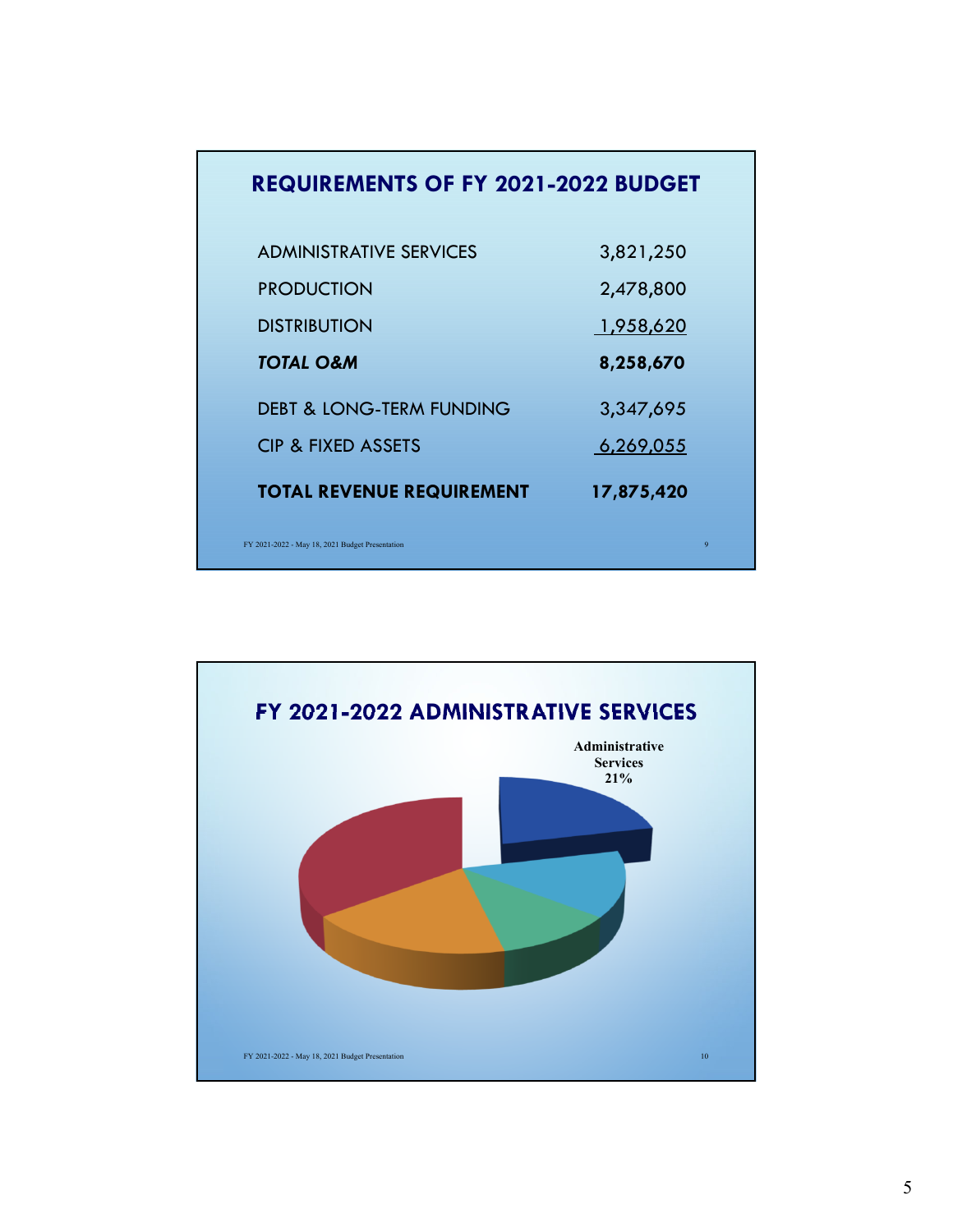| <b>ADMINISTRATIVE SERVICES BUDGET (15 FTE)</b><br><b>Category</b> | FY 2020-2021 | FY 2021-2022 | <b>Difference</b> |
|-------------------------------------------------------------------|--------------|--------------|-------------------|
| <b>Salaries &amp; Benefits</b>                                    | \$2,239,368  | \$2,301,610  | \$62,242          |
| <b>Billing &amp; Accounting</b>                                   | 173,442      | 239,320      | 65,878            |
| Insurance/General                                                 | 234,363      | 214,400      | (19,963)          |
| Human Resources & Outreach                                        | 118,102      | 204,930      | 86,828            |
| Information Technology                                            | 149,100      | 162,350      | 13,250            |
| Fees/Permits/Services                                             | 368,033      | 148,040      | (219,993)         |
| Memberships/Education/Conferences                                 | 128,047      | 143,500      | 15,453            |
| GIS/Engineering                                                   | 67,188       | 108,100      | 40,912            |
| Water Rights/Mgmt/Legal                                           | 480,000      | 105,000      | (375,000)         |
| <b>Facility Maintenance</b>                                       | 110,270      | 103,000      | (7, 270)          |
| <b>Board Expenses</b>                                             | 151,459      | 91,000       | (60, 459)         |
| <b>TOTAL ADMIN</b>                                                | \$4,219,372  | \$3,821,250  | \$(398, 122)      |
| FY 2021-2022 - May 18, 2021 Budget Presentation                   |              |              | $\overline{11}$   |

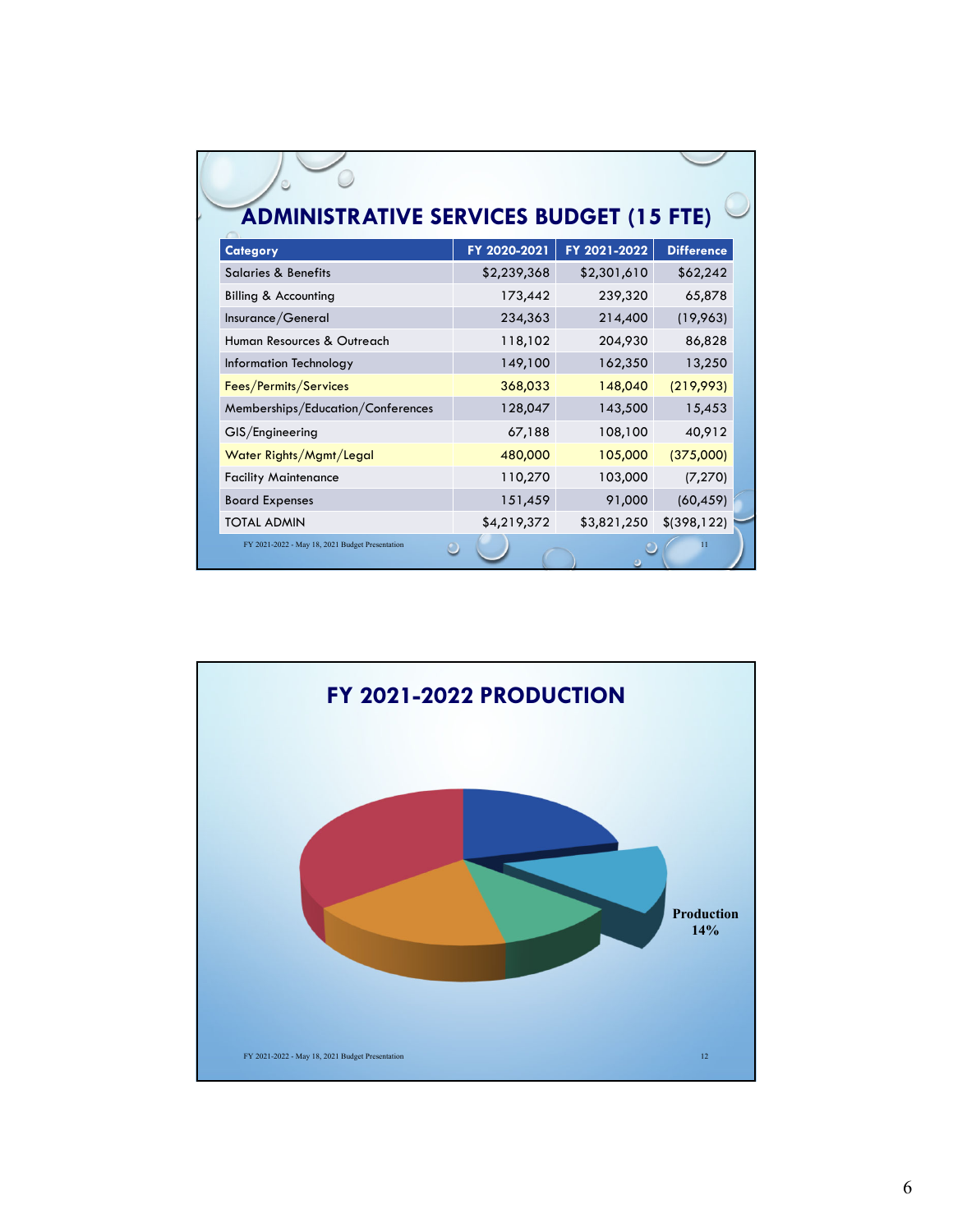|  | <b>Category</b>                                 | FY 2020-2021 | FY 2021-2022 | <b>Difference</b> |  |
|--|-------------------------------------------------|--------------|--------------|-------------------|--|
|  | <b>Salaries &amp; Benefits</b>                  | \$912,726    | \$942,600    | \$29,874          |  |
|  | Power                                           | 1,275,350    | 1,214,200    | (61, 150)         |  |
|  | Chemicals                                       | 101,000      | 91,000       | (10,000)          |  |
|  | Fees/Permits/Services                           | 103,100      | 68,000       | (35,100)          |  |
|  | <b>WTP Maintenance</b>                          | 60,000       | 56,000       | (4,000)           |  |
|  | General                                         | 36,250       | 36,000       | (250)             |  |
|  | <b>Facility Maintenance</b>                     | 33,100       | 29,000       | (4,100)           |  |
|  | <b>Water Quality</b>                            | 22,000       | 18,000       | (4,000)           |  |
|  | Well Site/Reservoir Maintenance                 | 224,250      | 17,500       | (206,750)         |  |
|  | Training/Education/Conferences                  | 6,500        | 6,500        | Ω                 |  |
|  | <b>TOTAL</b>                                    | \$2,774,276  | \$2,478,800  | \$(295, 476)      |  |
|  | FY 2021-2022 - May 18, 2021 Budget Presentation |              |              | 13                |  |

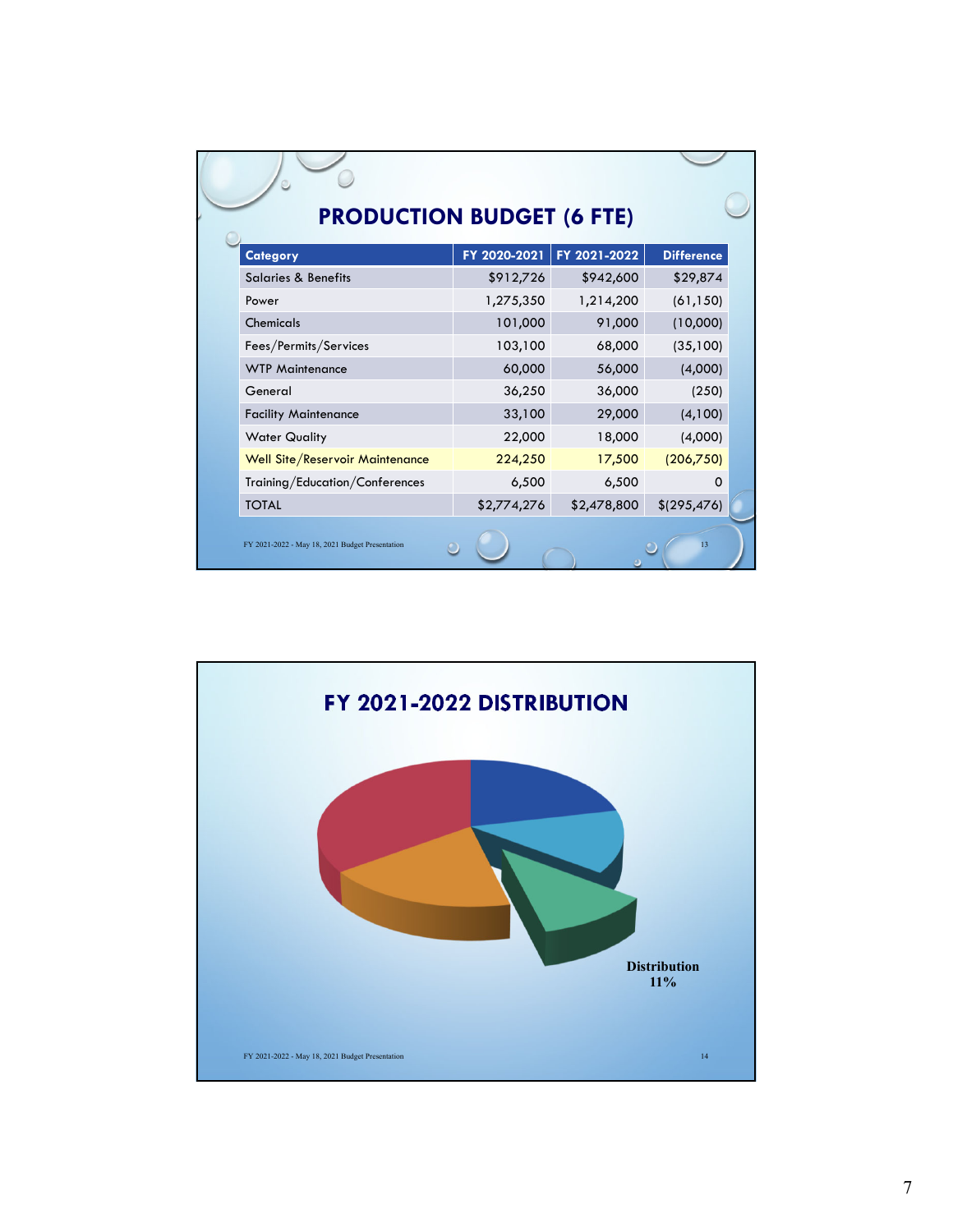## **DISTRIBUTION BUDGET (9 EES)**

| \$795,427   | \$848,870   | \$53,443 |
|-------------|-------------|----------|
| 24,200      | 30,950      | 6,750    |
| 67,200      | 70,500      | 3,300    |
| 493,500     | 487,500     | (6,000)  |
| 447,000     | 418,000     | (29,000) |
| 18,000      | 18,000      | 0        |
| 87,300      | 84,800      | (2,500)  |
| \$1,932,627 | \$1,958,620 | \$25,993 |
|             |             | 15       |
|             |             |          |

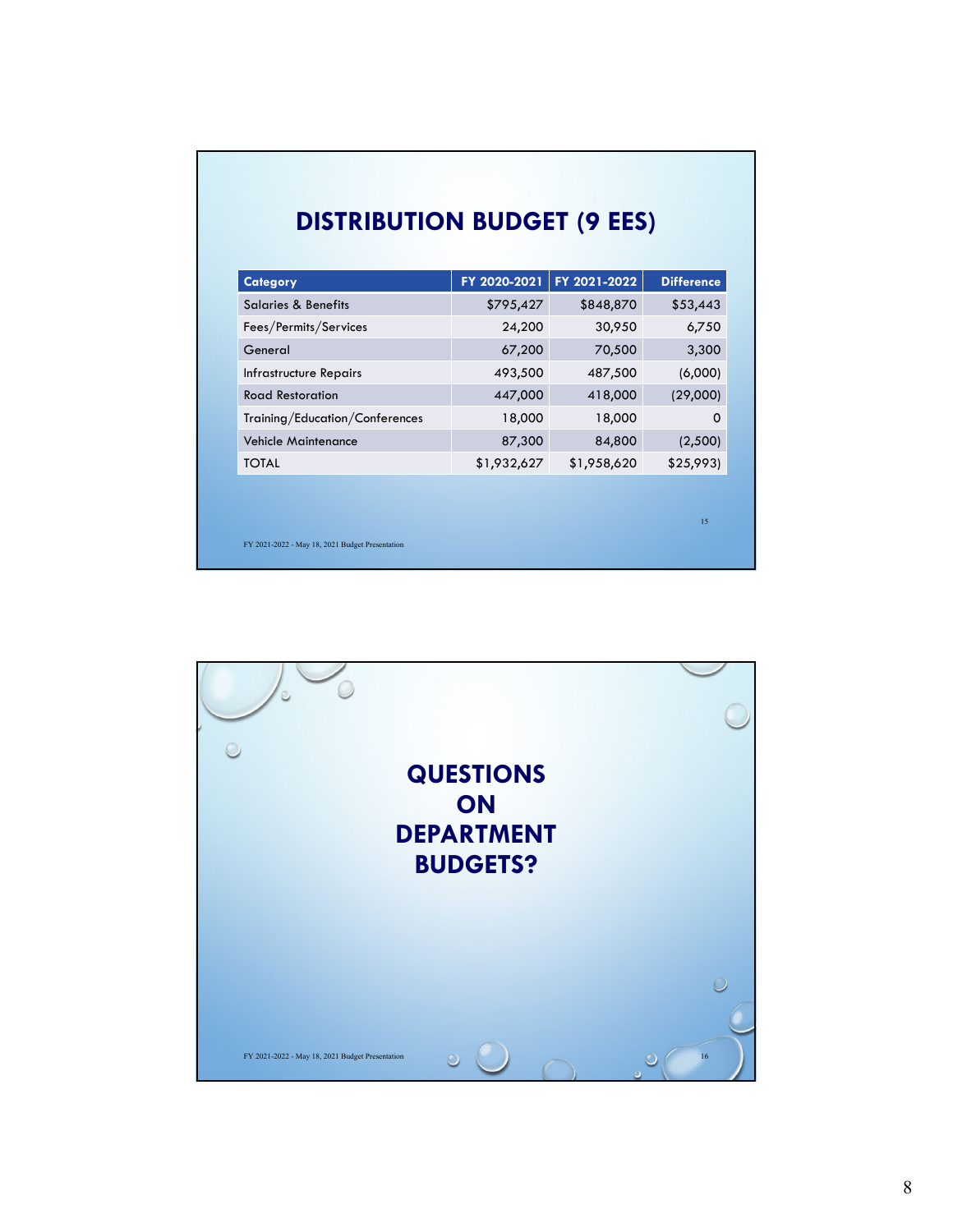

| SUMMARY OF VEHICLE, FIXED ASSETS, AND                 | <b>CAPITAL PROJECTS</b><br><b>FUNDED BY RATES</b> |                             |                                                      |
|-------------------------------------------------------|---------------------------------------------------|-----------------------------|------------------------------------------------------|
| <b>Category</b>                                       | <b>Carryover From</b><br><b>Prior Years</b>       | FY 2021-22<br><b>Budget</b> | FY 2021-22<br><b>Budget Plus</b><br><b>Carryover</b> |
| Vehicles                                              | \$165,000                                         | \$150,000                   | \$315,000                                            |
| <b>Annual Capital Projects</b><br>(In-House Services) |                                                   | 963,330                     | 963,330                                              |
| <b>Multi-Year Capital Projects</b>                    | 1,370,000                                         | 5,155,725                   | 6,525,725                                            |
|                                                       |                                                   |                             |                                                      |
| <b>TOTAL</b>                                          | \$1,535,000                                       | \$6,269,055                 | \$7,804,055                                          |
| FY 2021-2022 - May 18, 2021 Budget Presentation       |                                                   |                             | 18                                                   |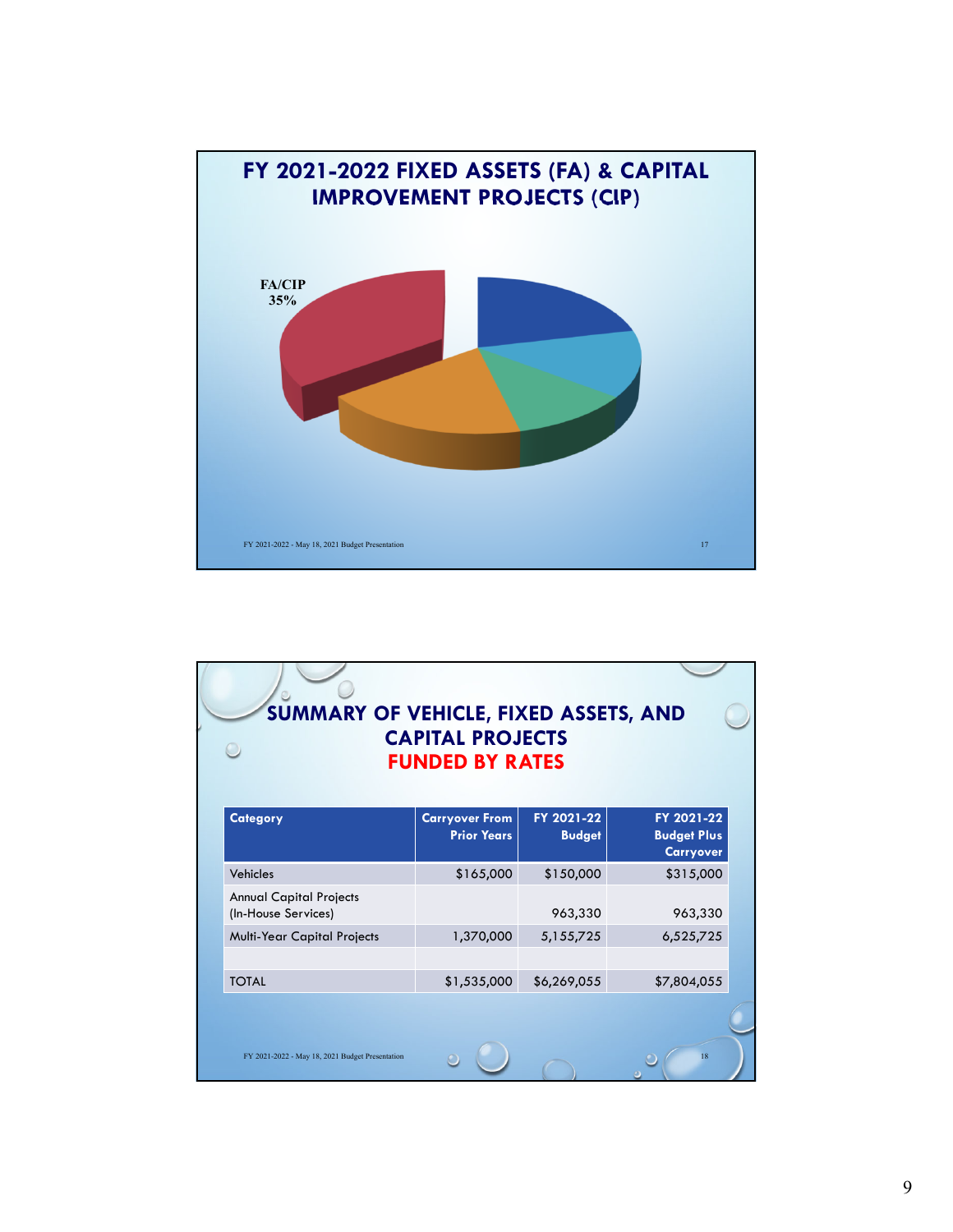## **VEHICLE REQUESTS FUNDED BY RATES**

 $\circ$ 

 $\overline{\ }$ 

 $\circ$ 

| <b>Category</b>                                 | <b>Carryover From</b><br><b>Prior Years</b> | FY 2021-22<br><b>Budget</b> | FY 2021-22<br><b>Budget Plus</b><br><b>Carryover</b> |
|-------------------------------------------------|---------------------------------------------|-----------------------------|------------------------------------------------------|
| <b>Distribution</b>                             |                                             |                             |                                                      |
| <b>Backhoe Replacement</b>                      | \$165,000                                   | \$20,000                    | \$185,000                                            |
| <b>Trailer Mounted Valve Exerciser</b>          |                                             | 95,000                      | 95,000                                               |
| Production                                      |                                             |                             |                                                      |
| <b>Utility Vehicle</b>                          |                                             | 35,000                      | 35,000                                               |
| <b>TOTAL</b>                                    | \$165,000                                   | \$150,000                   | \$315,000                                            |
|                                                 |                                             |                             |                                                      |
| FY 2021-2022 - May 18, 2021 Budget Presentation |                                             |                             | 19                                                   |

| <b>ANNUAL PROJECTS</b><br><b>FUNDED BY RATES</b> |                               |                             |                   |
|--------------------------------------------------|-------------------------------|-----------------------------|-------------------|
| <b>Department</b>                                | FY 2020-2021<br><b>Budget</b> | FY 2021-22<br><b>Budget</b> | <b>Difference</b> |
| <b>Distribution</b>                              |                               |                             |                   |
| Service Line Replacements                        | \$388,807                     | \$371,270                   | \$(17, 537)       |
| Main Line Valve Replacements                     | 134,455                       | 111,200                     | (23, 255)         |
| <b>Hydrant Replacements</b>                      | 72,244                        | 80,860                      | 8,616)            |
| <b>Sacrament County Impact</b><br>Projects       | 400,000                       | 400,000                     | $\Omega$          |
| <b>TOTAL</b>                                     | \$995,506                     | \$963,330                   | \$ (32, 176)      |
|                                                  |                               |                             |                   |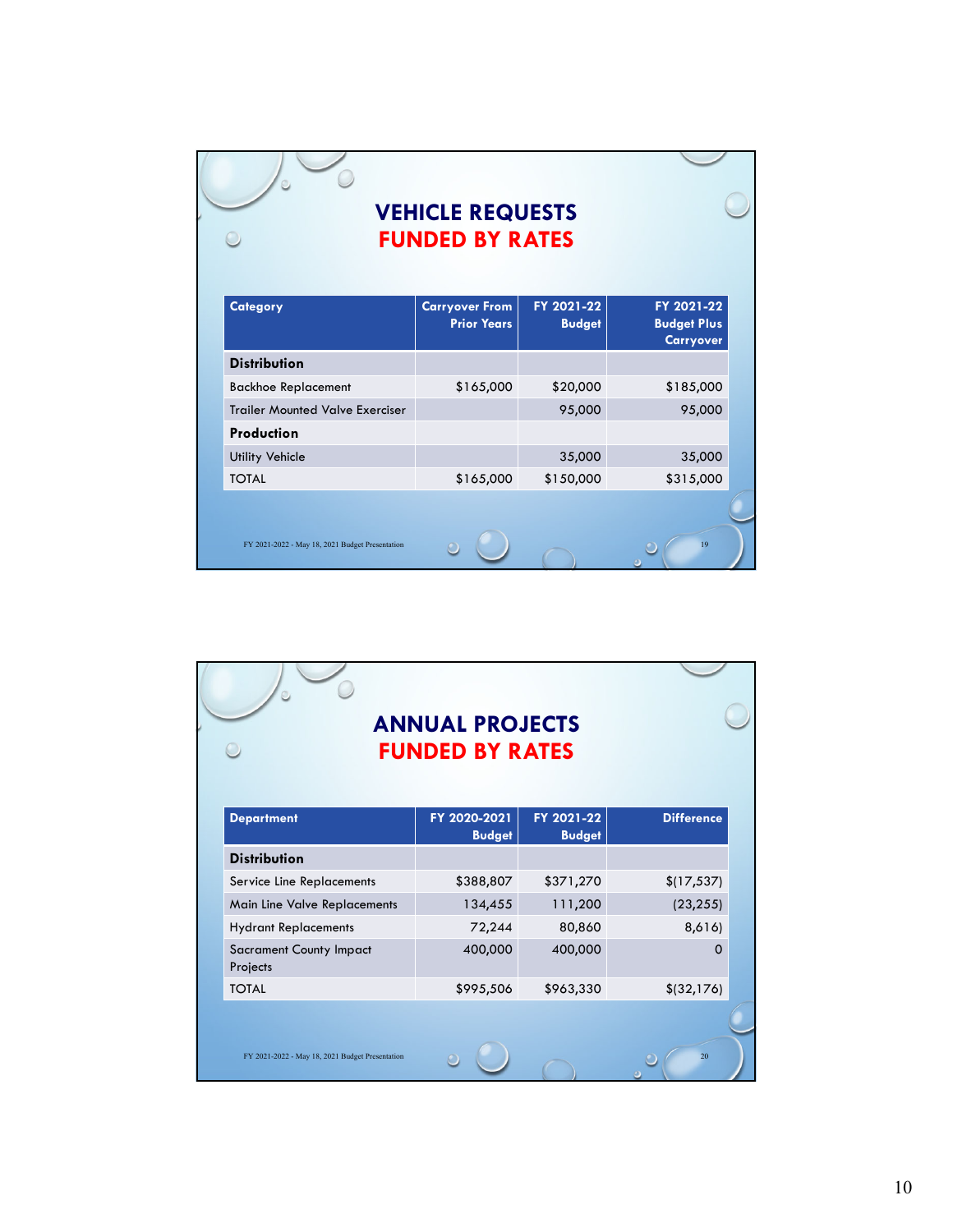| <b>MULTI-YEAR PROJECTS</b><br><b>FUNDED BY RATES (1 OF 3)</b> |                                                |                             |                                    |                                             |  |
|---------------------------------------------------------------|------------------------------------------------|-----------------------------|------------------------------------|---------------------------------------------|--|
| <b>Department</b>                                             | <b>Carryover</b><br><b>From Prior</b><br>Years | FY 2021-22<br><b>Budget</b> | <b>Future Year</b><br><b>Costs</b> | <b>Project Cost</b><br>Through<br>FY2024-25 |  |
| <b>Administrative Services</b>                                |                                                |                             |                                    |                                             |  |
| Document Management<br>System                                 |                                                | \$30,000                    | \$15,000                           | \$45,000                                    |  |
| <b>Warehouse Drainage</b><br>Installation                     |                                                | 50,000                      |                                    | 50,000                                      |  |
| <b>Engineering</b>                                            |                                                |                             |                                    |                                             |  |
| <b>Mainline Replacements</b>                                  |                                                | 1,652,210                   | 1,074,000                          | 2,726,210                                   |  |
| System Efficiency Study                                       |                                                | 75,000                      | 75,000                             | 150,000                                     |  |
| <b>Distribution</b>                                           |                                                |                             |                                    |                                             |  |
| <b>Mainline Replacement</b>                                   | 200,000                                        | 2,193,515                   |                                    | 2,393,515                                   |  |
| FY 2021-2022 - May 18, 2021 Budget Presentation               |                                                |                             |                                    | 21                                          |  |

| <b>MULTI-YEAR PROJECTS</b><br><b>FUNDED BY RATES (2 OF 3)</b>                  |                                                       |                             |                                    |                                           |  |
|--------------------------------------------------------------------------------|-------------------------------------------------------|-----------------------------|------------------------------------|-------------------------------------------|--|
| <b>Department</b>                                                              | <b>Carryover</b><br><b>From Prior</b><br><b>Years</b> | FY 2021-22<br><b>Budget</b> | <b>Future Year</b><br><b>Costs</b> | <b>Project Cost</b><br>Through<br>FY24-25 |  |
| Production                                                                     |                                                       |                             |                                    |                                           |  |
| Switchgear Upgrade                                                             | \$1,170,000                                           | \$100,000                   |                                    | \$1,400,000*                              |  |
| <b>SCADA Upgrade</b>                                                           |                                                       | 75,000                      | 1,675,000                          | 1,750,000                                 |  |
| <b>BWTP Intake Capacity Study</b>                                              |                                                       | 200,000                     | 200,000                            | 400,000                                   |  |
| Raw Water Pumps 300 hp (2)<br>of $3)$                                          |                                                       | 100,000                     | 100,000                            | 200,000                                   |  |
| New ASR well injection<br>(partner with Sacramento<br>Suburban Water District) |                                                       | 50,000                      | 1,000,000                          | 1,050,000                                 |  |
| $\ast$<br>Includes \$130,000 of prior year expenditures                        |                                                       |                             |                                    |                                           |  |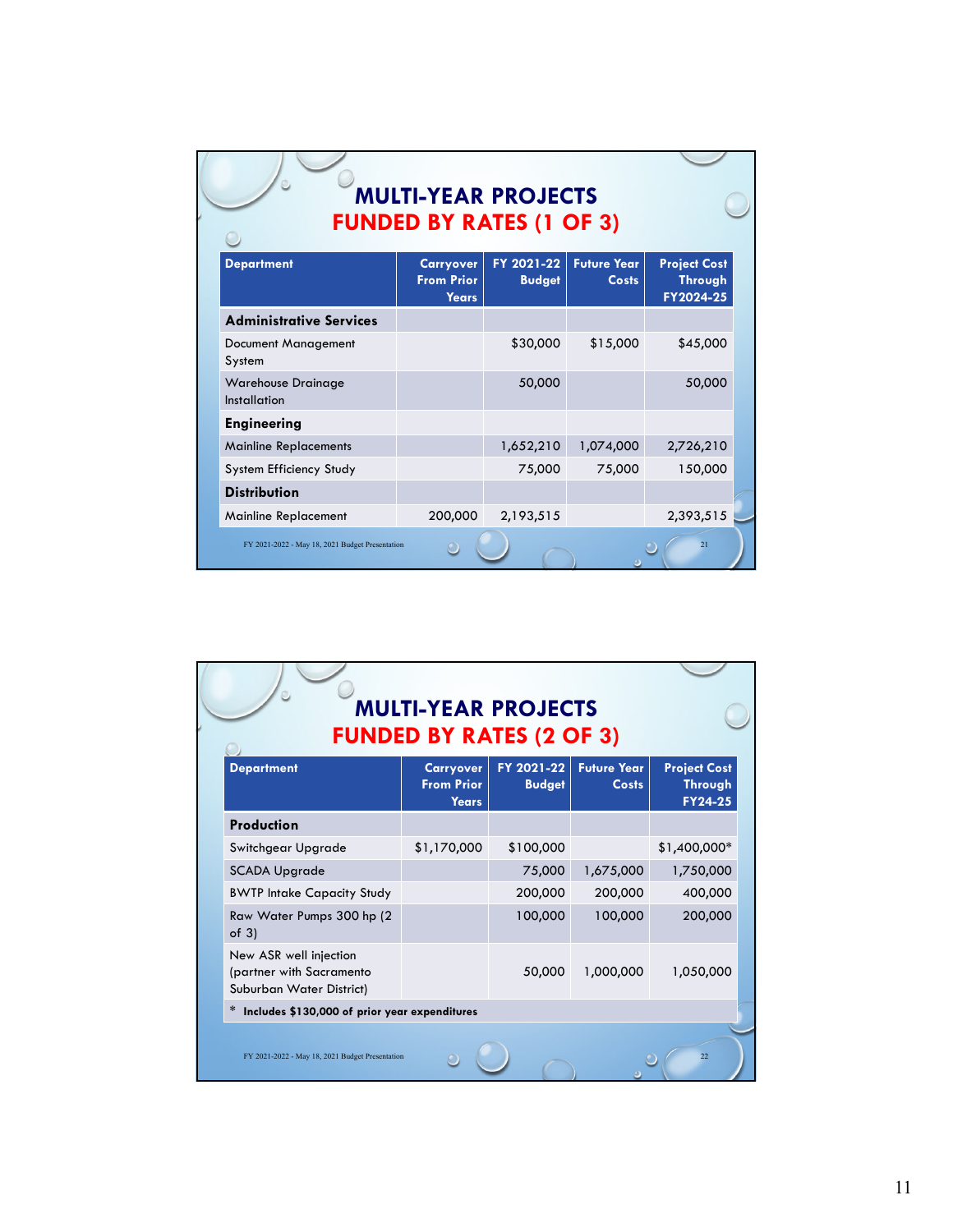| <b>MULTI-YEAR PROJECTS</b><br><b>FUNDED BY RATES (3 OF 3)</b> |                                                       |                             |                                    |                                            |  |  |
|---------------------------------------------------------------|-------------------------------------------------------|-----------------------------|------------------------------------|--------------------------------------------|--|--|
| <b>Department</b>                                             | <b>Carryover</b><br><b>From Prior</b><br><b>Years</b> | FY 2021-22<br><b>Budget</b> | <b>Future Year</b><br><b>Costs</b> | <b>Project Cost</b><br>Through FY24-<br>25 |  |  |
| <b>Production (continued)</b>                                 |                                                       |                             |                                    |                                            |  |  |
| Groundwater Study                                             |                                                       | \$150,000                   |                                    | \$150,000                                  |  |  |
| <b>Compressor Replacement</b>                                 |                                                       | 100,000                     |                                    | 100,000                                    |  |  |
| 6 Block Skid Replacement (2nd)                                |                                                       | 200,000                     |                                    | 200,000                                    |  |  |
| <b>Membrane Replacement</b>                                   |                                                       | 180,000                     | 825,000                            | 1,005,000                                  |  |  |
| <b>TOTAL MULTI-YEAR</b><br><b>PROJECTS</b>                    | \$1,370,000                                           | \$5,155,725                 | \$4,964,000                        | $$11,619,725*$                             |  |  |
| Includes \$130,000 of prior year expenditures                 |                                                       |                             |                                    |                                            |  |  |
| FY 2021-2022 - May 18, 2021 Budget Presentation               |                                                       |                             |                                    | 23                                         |  |  |

| <b>MULTI-YEAR PROJECTS</b><br><b>FUNDED BY LONG-TERM DEBT (COP)</b> |                                                       |                             |                                           |                                            |  |  |
|---------------------------------------------------------------------|-------------------------------------------------------|-----------------------------|-------------------------------------------|--------------------------------------------|--|--|
| <b>Department</b>                                                   | <b>Carryover</b><br><b>From Prior</b><br><b>Years</b> | FY 2021-22<br><b>Budget</b> | <b>Future Year</b><br><b>Costs</b>        | <b>Project Cost</b><br>Through FY24-<br>25 |  |  |
| <b>Distribution</b>                                                 |                                                       |                             |                                           |                                            |  |  |
| <b>Stanley Ave</b>                                                  |                                                       | \$2,062,890                 |                                           | \$2,062,890                                |  |  |
| <b>Engineering</b>                                                  |                                                       |                             |                                           |                                            |  |  |
| La Vista Tank and Pump<br>Station                                   | 14,330,000                                            |                             | Completion anticipated to<br>take 2 years | 15,570,000*                                |  |  |
|                                                                     |                                                       |                             |                                           |                                            |  |  |
|                                                                     |                                                       |                             |                                           |                                            |  |  |
|                                                                     |                                                       |                             |                                           |                                            |  |  |
| Includes \$1,240,000 of prior year expenditures<br>$\ast$           |                                                       |                             |                                           |                                            |  |  |
| FY 2021-2022 - May 18, 2021 Budget Presentation                     |                                                       |                             |                                           | 24                                         |  |  |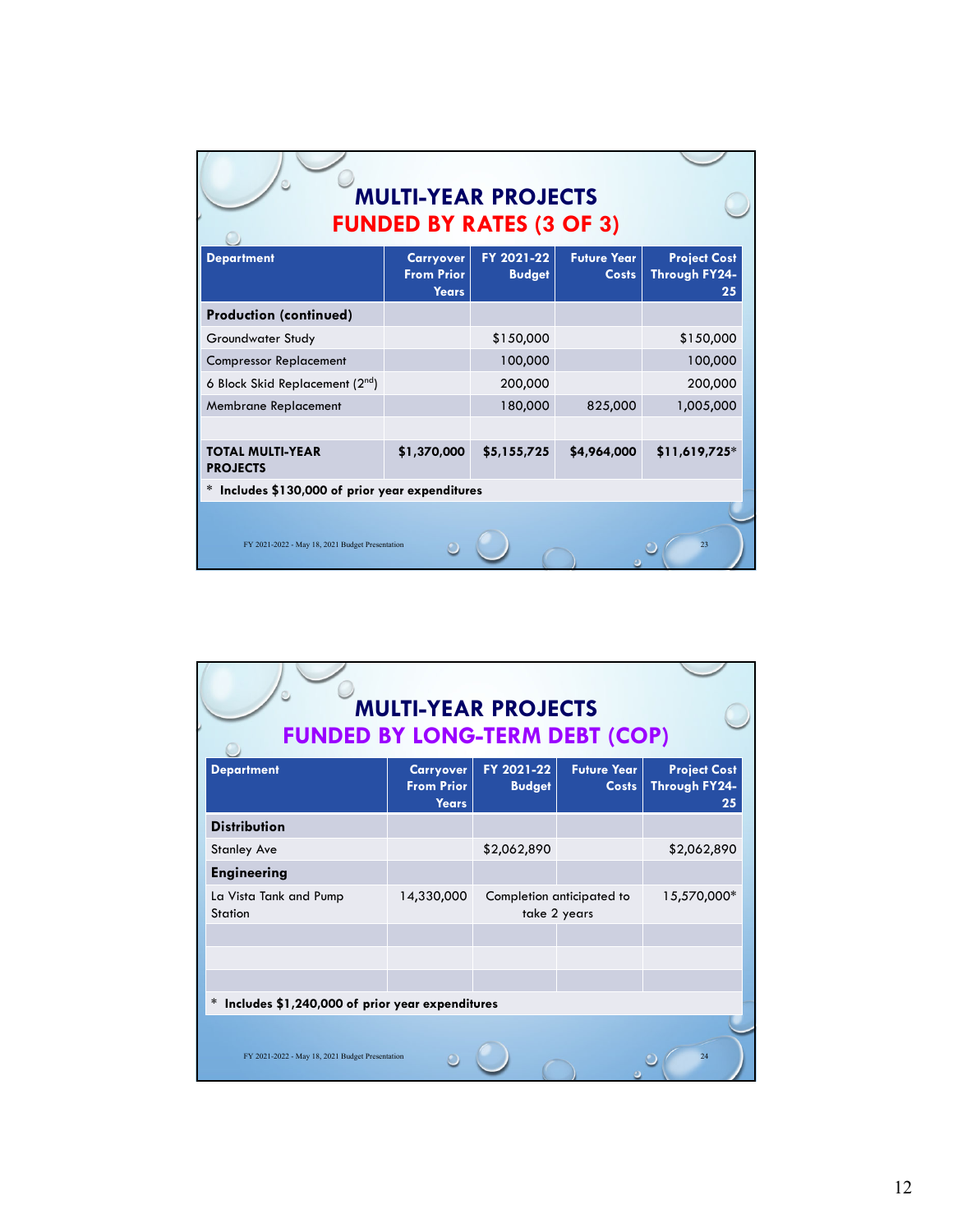

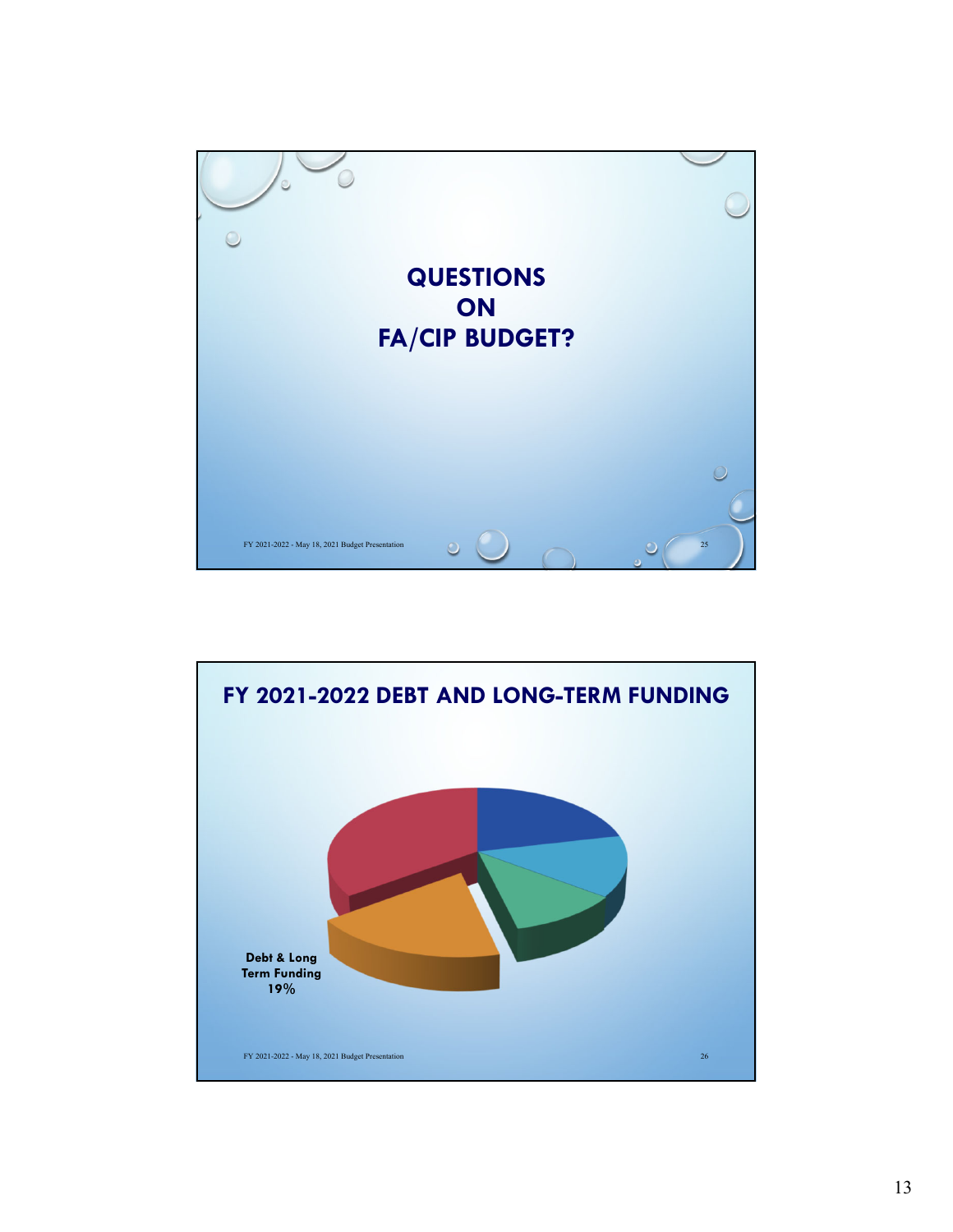| <b>DEBT AND LONG-TERM LIABILITY FUNDING</b>                           |              |              |                   |
|-----------------------------------------------------------------------|--------------|--------------|-------------------|
| <b>Category</b>                                                       | FY 2020-2021 | FY 2021-2022 | <b>Difference</b> |
| <b>Certificates of Participation</b><br>(interest/principal payments) |              |              |                   |
| Series A (La Vista)                                                   | \$715,600    | \$715,600    | \$0               |
| Series B (2010 COP Refinancing)                                       | 1,824, 228   | 1,782,095    | (42, 133)         |
| <b>Additions to Designated Reserves</b>                               |              |              |                   |
| <b>Membrane Replacement</b>                                           | 250,000      | 250,000      | 0                 |
| PERS Unfunded Actuarial Liability                                     | 400,000      | 400,000      | 0                 |
| <b>OPEB Liability</b>                                                 | 200,000      | 200,000      | ი                 |
| <b>TOTAL</b>                                                          | \$3,389,828  | \$3,347,695  | ( \$42, 133)      |
| FY 2021-2022 - May 18, 2021 Budget Presentation                       |              |              | 27                |

| <b>REQUIREMENTS OF FY 2021-2022 BUDGET</b>      |            |
|-------------------------------------------------|------------|
| <b>ADMINISTRATIVE SERVICES</b>                  | 3,821,250  |
| <b>PRODUCTION</b>                               | 2,478,800  |
| <b>DISTRIBUTION</b>                             | 1,958,620  |
| TOTAL O&M                                       | 8,258,670  |
| <b>DEBT &amp; LONG-TERM FUNDING</b>             | 3,347,695  |
| <b>CIP &amp; FIXED ASSETS</b>                   | 6,269,055  |
| <b>TOTAL REVENUE REQUIREMENT</b>                | 17,875,420 |
| FY 2021-2022 - May 18, 2021 Budget Presentation | 28         |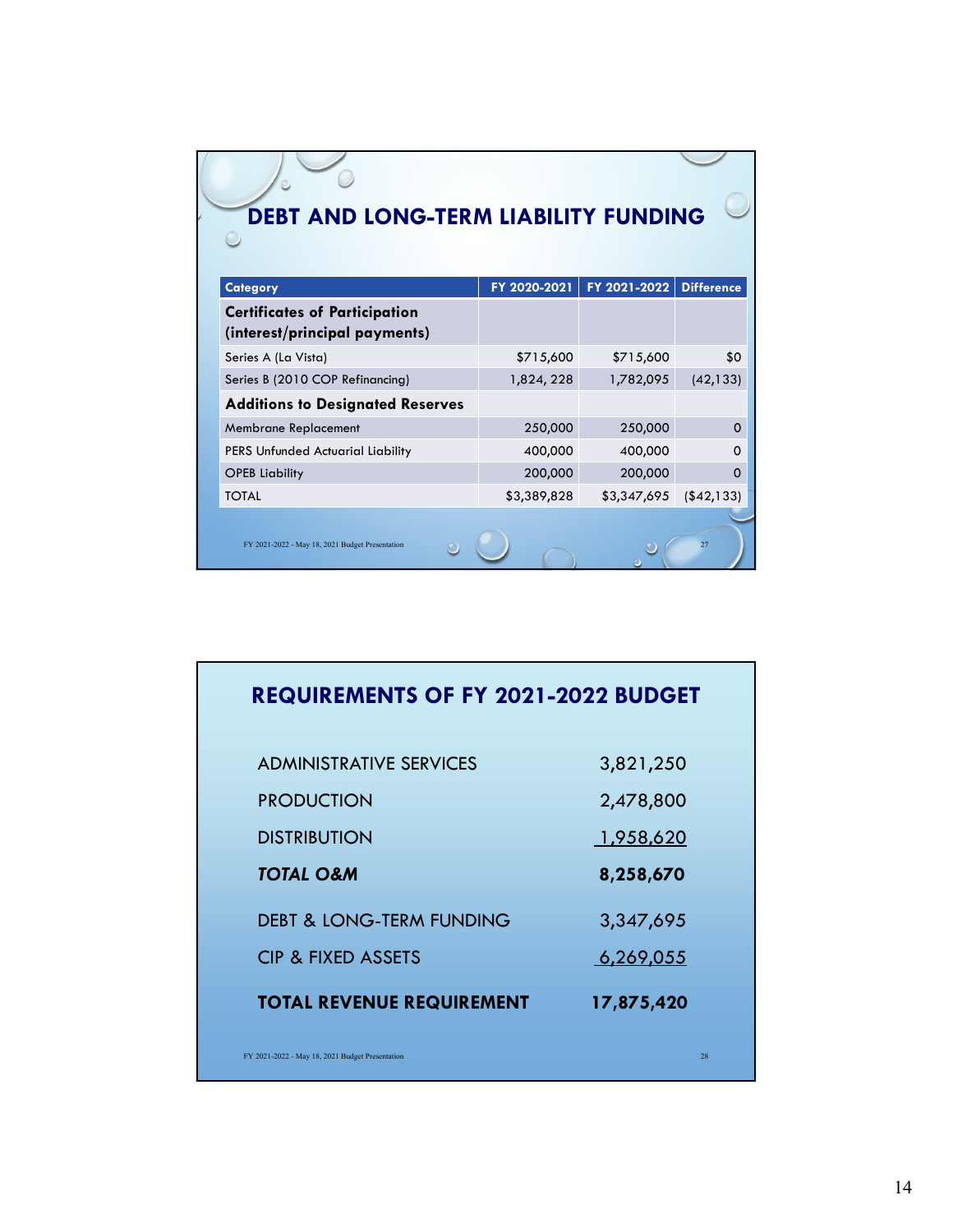| FY 2021-2022 DISTRICT REVENUES                  |              |              |                   |  |
|-------------------------------------------------|--------------|--------------|-------------------|--|
| Category                                        | FY 2020-2021 | FY 2021-2022 | <b>Difference</b> |  |
| <b>Customer Water Sales</b>                     | \$12,723,622 | \$14,285,000 | \$1,561,378       |  |
| <b>Facilities Fees</b>                          | 75,000       | 100,000      | 25,000            |  |
| Interest income                                 | 75,000       | 23,000       | (52, 200)         |  |
| Other Revenues                                  | 127,388      | 140,600      | 14,012            |  |
| Aerojet/GSWC Capacity Payment                   | 1,400,000    | 1,400,000    | 0                 |  |
| <b>GSWC Treatment &amp; Delivery</b>            | 1,173,086    | 1,165,000    | (8,086)           |  |
| <b>Regional Water Transfers</b>                 | 170,450      | $\Omega$     | (170, 450)        |  |
| <b>TOTAL REVENUES</b>                           | \$15,744,546 | \$17,113,600 | \$1,369,054       |  |
| Revenue Requirement                             | 15,133,109   | 17,875,420   | 2,742,311         |  |
| Revenue Over (Under) Requirement                | \$611,437    | \$(761, 820) | \$(1,373,257)     |  |
|                                                 |              |              |                   |  |
| FY 2021-2022 - May 18, 2021 Budget Presentation |              |              | 29                |  |

| <b>REVENUE SCENARIO COMPARISON</b>              |                                |                              |                            |
|-------------------------------------------------|--------------------------------|------------------------------|----------------------------|
|                                                 | Scenario 1                     | Scenario 2                   | Scenario 3                 |
|                                                 | 4.3% Jul 2021<br>9.5% Jan 2022 | 0% Jul 2021<br>9.5% Jan 2022 | 0% Jul 2021<br>5% Jan 2022 |
| Projected Revenues                              | \$14,285,000                   | \$13,696,000                 | \$13,451,000               |
| Revenue Requirement                             | 17,875,420                     | 17,875,420                   | 17,875,420                 |
| Revenues Over (Under)<br>Requirement            | \$(761, 820)                   | \$(1,350,820)                | \$(1, 595, 820)            |
| FY 2021-2022 - May 18, 2021 Budget Presentation |                                |                              | 30                         |